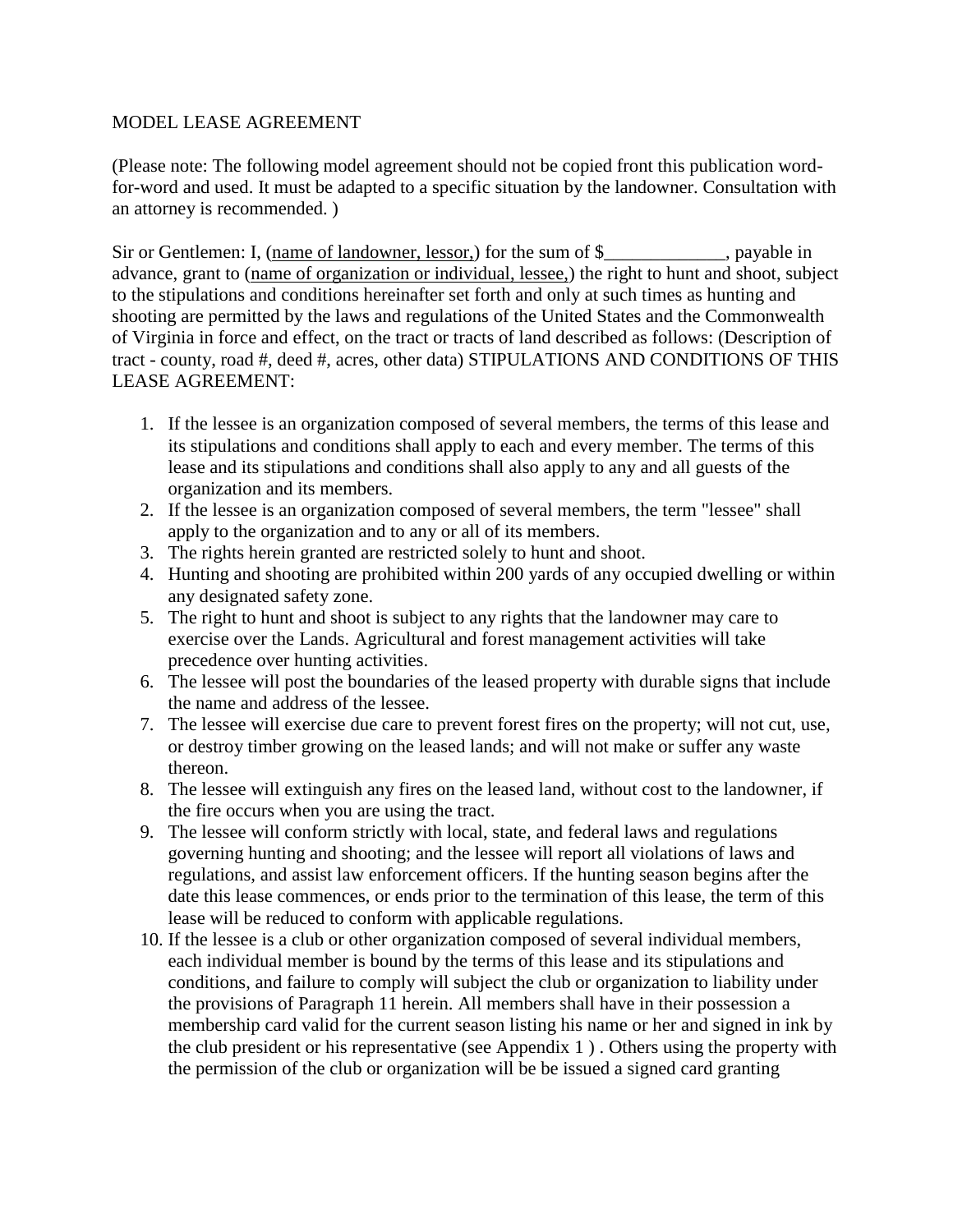permission to hunt and shoot on which card the permittee will indemnify the lessor according to provisions of Paragraph 11.

- 11. The lessor assumes no responsibility for the safety of the lessee in the exercise of the rights granted by this agreement. The lessee hereby assumes all such responsibility. The lessor shall not be liable for any injury or death incurred by the lessee either while on the leased land or while making use of rights-of-way to or from the leased land or while making use of any transportation facilities which may be provided by the lessee, from, or over the leased land. The lessee will indemnify and hold harmless the lessor from and against any claim, loss, cost, or damage whatsoever caused by or arising from the operations of the lessee on the leased land or failure of the lessee to comply with any of the conditions of this lease, including failure to obtain all necessary signatures as set forth in Paragraph 10 herein. Each member of the lessee organization will be jointly liable to indemnify and hold the lessor harmless pursuant to this Paragraph 11.
- 12. Any and all camp sites, club house grounds, or gathering places on the property shall be kept free of litter. Receptacles for trash may be placed within the leased areas and emptied by club members at the county landfill or in county-serviced dumpboxes.
- 13. Vehicles shall be parked in designated areas. Use of roads shall be restricted to dry weather conditions. The lessee shall honor all locked gates.
- 14. Should the lessee fail to comply, in the opinion of the lessor, strictly with the terms of this lease, the lessor reserves the right to cancel this lease forthwith without any liability whatsoever.
- 15. The lessor may cancel this lease even though the lessee has complied with its terms; but the lessor will refund to the lessee the proportionate part of the \$

\_\_\_\_\_\_\_\_\_\_\_\_\_\_\_\_\_\_\_\_ paid, as the same shall bear to the unexpected period, without further liability whatsoever to the lessor.

- 16. Should the lessor elect to cancel this lease under Paragraph No. 14 herein, a letter addressed to the lessee (president of the leasing organization), cancelling the lease, will be accepted as sufficient notice by all parties herein referred to.
- 17. Unless cancelled as herein provided, all rights granted in and by this lease shall cease and terminate on \_\_\_\_\_\_\_\_\_\_\_\_\_\_\_\_\_\_\_\_\_\_.
- 18. As an indication of acceptance of the stipulations and conditions herein, the "Acceptance" will be signed below and unless or until this lease is executed by the parties hereto, and the \$ obligated under the terms and conditions hereof.

#### Signed:

| (Date) | (Lessor)  |
|--------|-----------|
| (Date) | (Lessor)  |
| (Date) | (Lessor)  |
| (Date) | (Witness) |